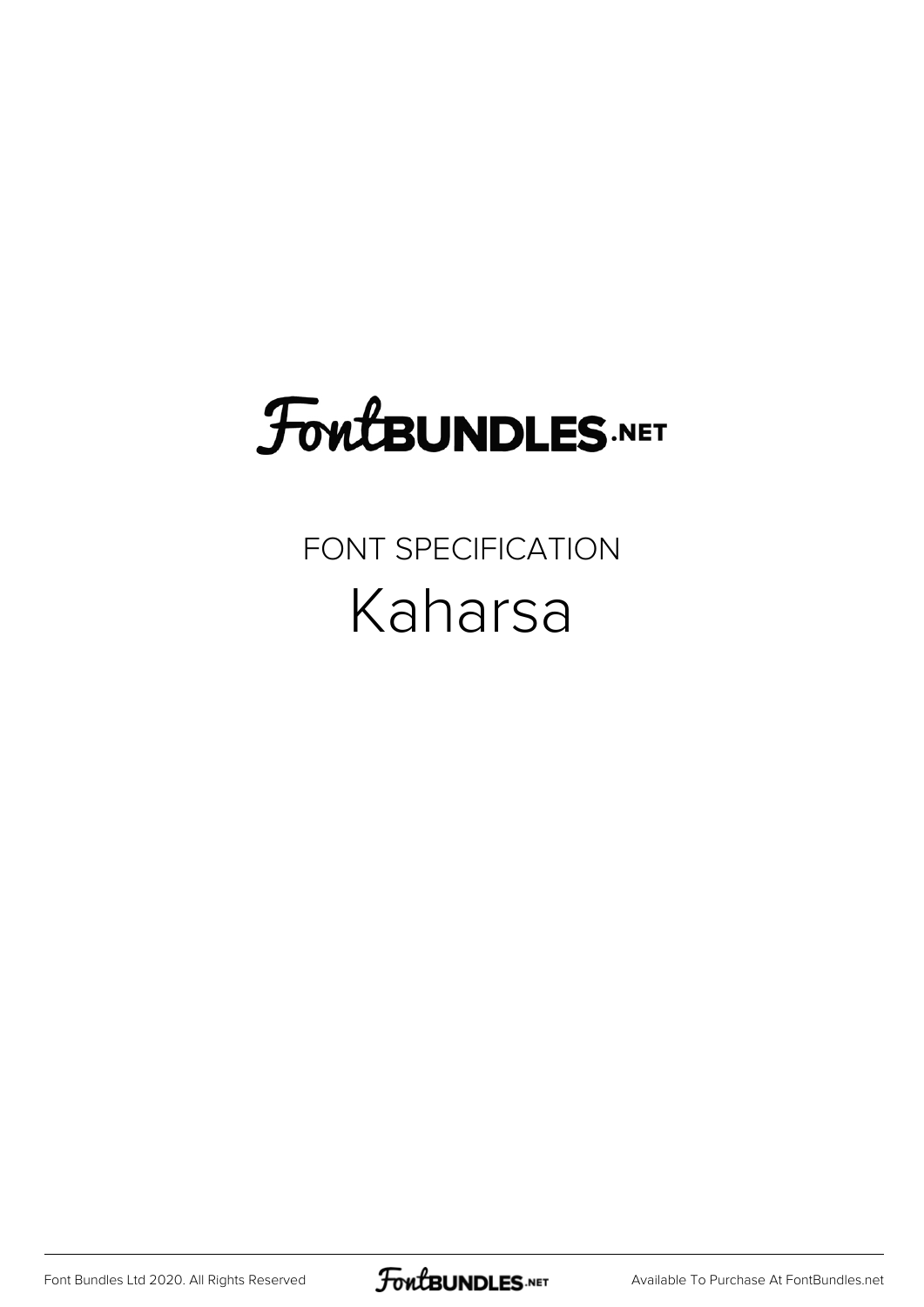Kaharsa - Regular

**Uppercase Characters** 

## **ABCDEFGHIJKLMNOPQ** RSTUVWXYZ

Lowercase Characters

## abcdefghijklmnopqrst uvwxyz

**Numbers** 

### 0123456789

Punctuation and Symbols



All Other Glyphs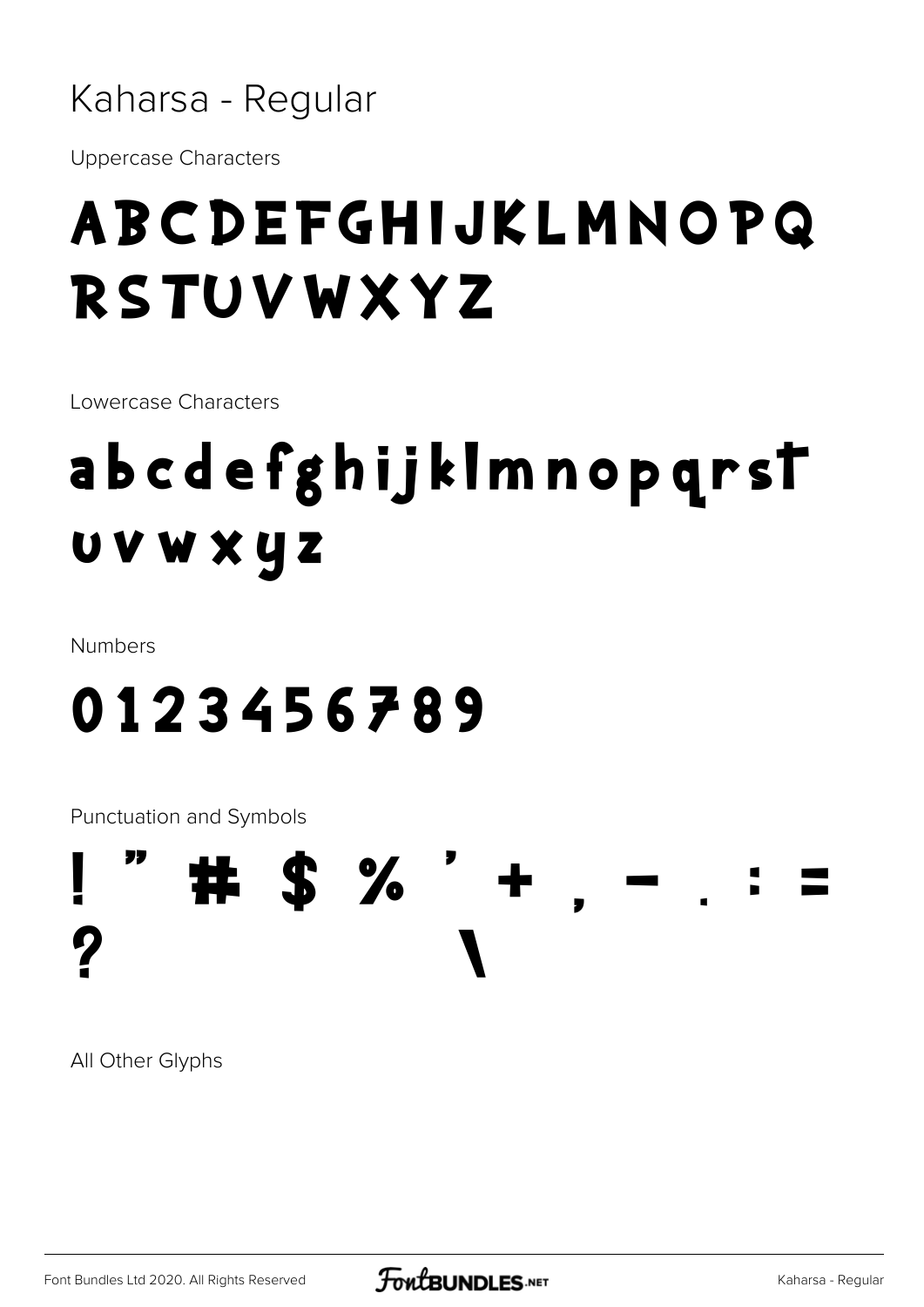#### A A A A A A C E E **IIINOO** E E  $\mathbf{I}$  $0000000000$  $\overline{\mathbf{U}}$ Y a a a a a a  $\mathbf C$ e eeiiii  $\mathbf n$ e  $\bullet$  $\overline{u}$  $\bullet$ " " " , **y y Y**  $\blacksquare$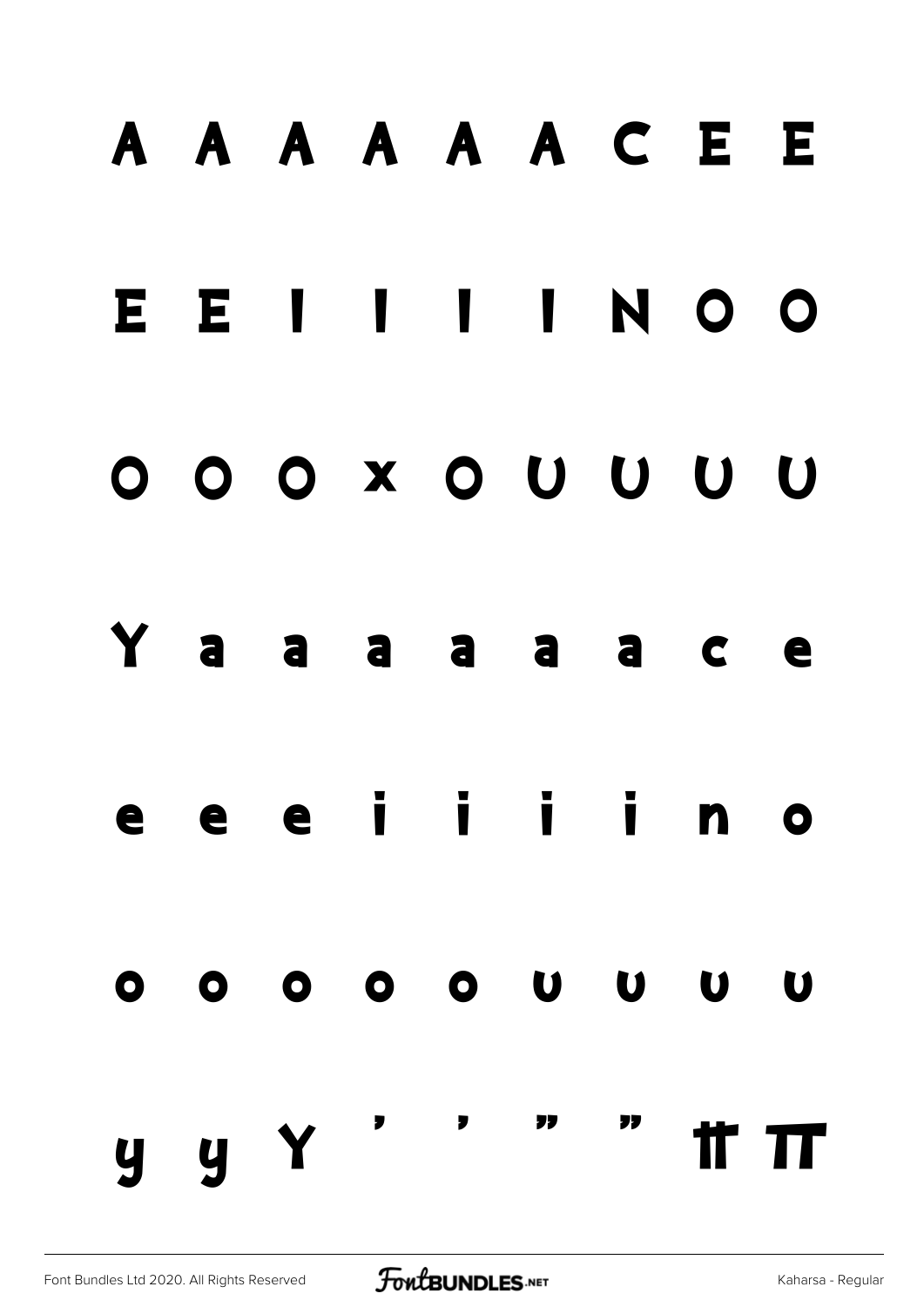

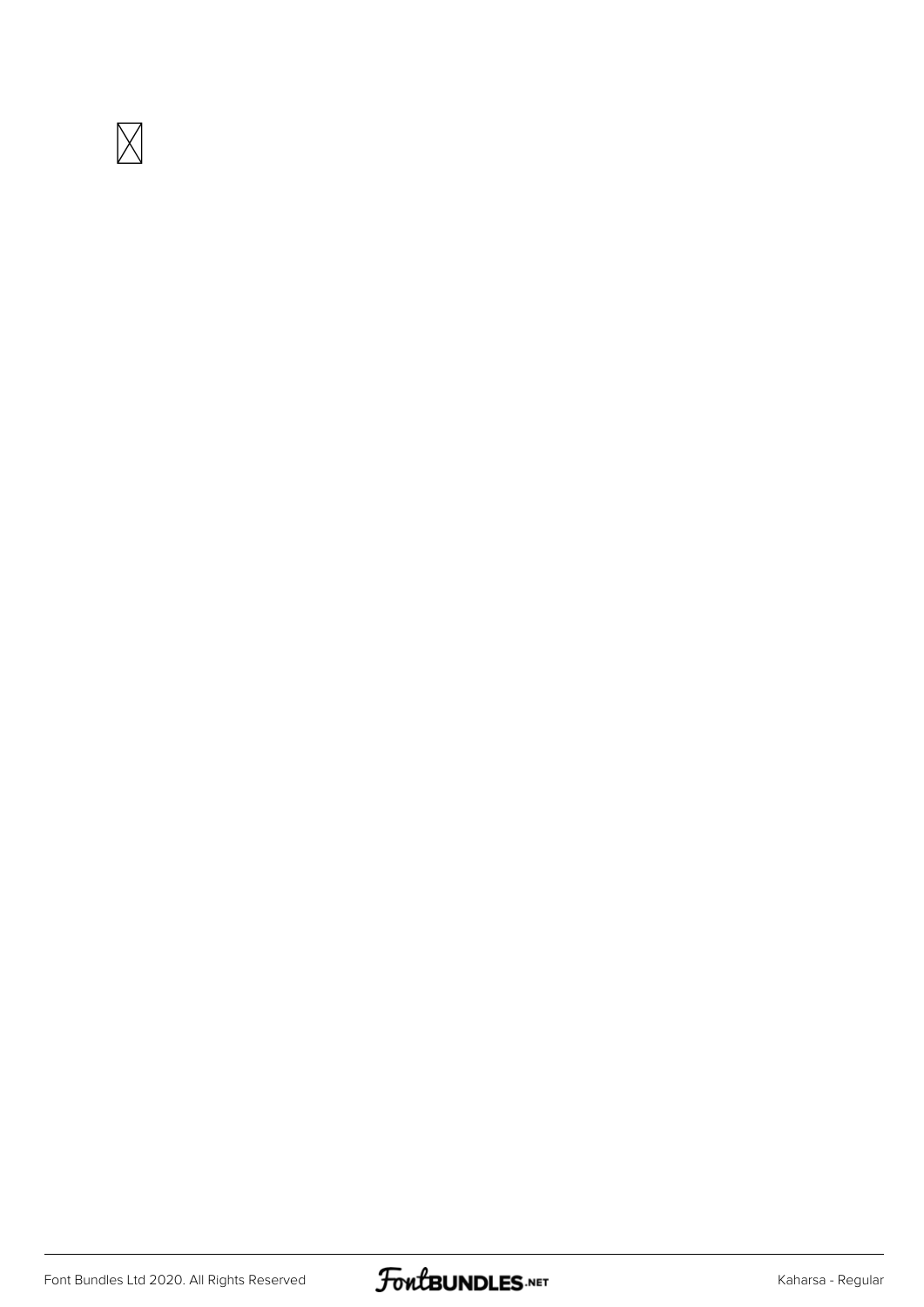#### Kaharsa Clipart - Regular

Uppercase Characters



Lowercase Characters



Numbers



Punctuation and Symbols

All Other Glyphs

[Font Bundles Ltd 2020. All Rights Reserved](https://fontbundles.net/) **FoutBUNDLES.NET** [Kaharsa Clipart - Regular](https://fontbundles.net/)